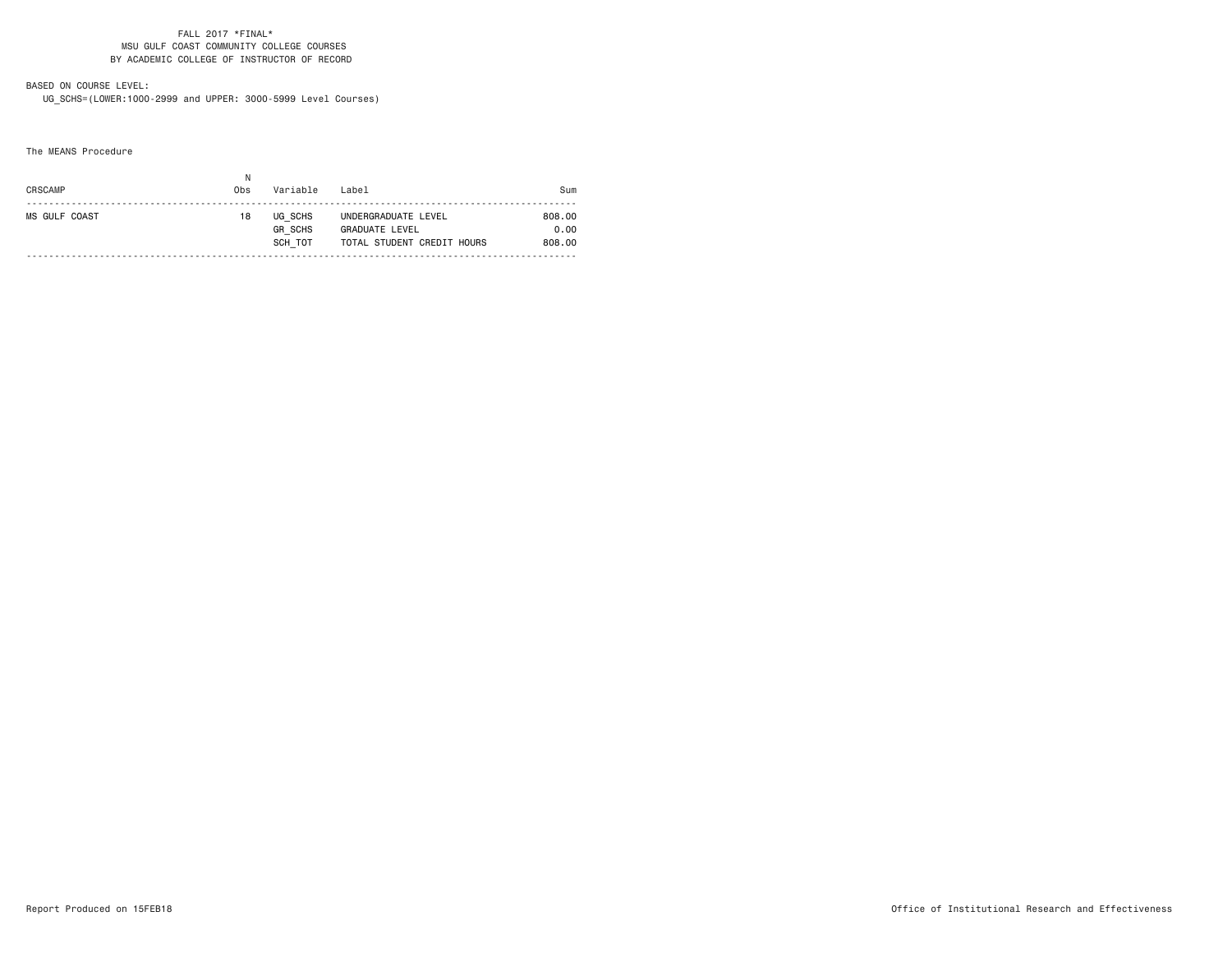## BASED ON COURSE LEVEL:

UG\_SCHS=(LOWER:1000-2999 and UPPER: 3000-5999 Level Courses \*\*Excludes CVM 5000-5999 Level Courses\*\*)

### The MEANS Procedure

| ACADEMIC COLLEGE | Ν<br>0 <sub>bs</sub> | Variable                             | Label                                                                      | Sum                      |
|------------------|----------------------|--------------------------------------|----------------------------------------------------------------------------|--------------------------|
| Arts & Sciences  |                      | UG SCHS<br><b>GR SCHS</b><br>SCH TOT | UNDERGRADUATE LEVEL<br><b>GRADUATE LEVEL</b><br>TOTAL STUDENT CREDIT HOURS | 42.00<br>0.00<br>42.00   |
| Engineering      | 17                   | UG SCHS<br><b>GR SCHS</b><br>SCH TOT | UNDERGRADUATE LEVEL<br><b>GRADUATE LEVEL</b><br>TOTAL STUDENT CREDIT HOURS | 766.00<br>0.00<br>766.00 |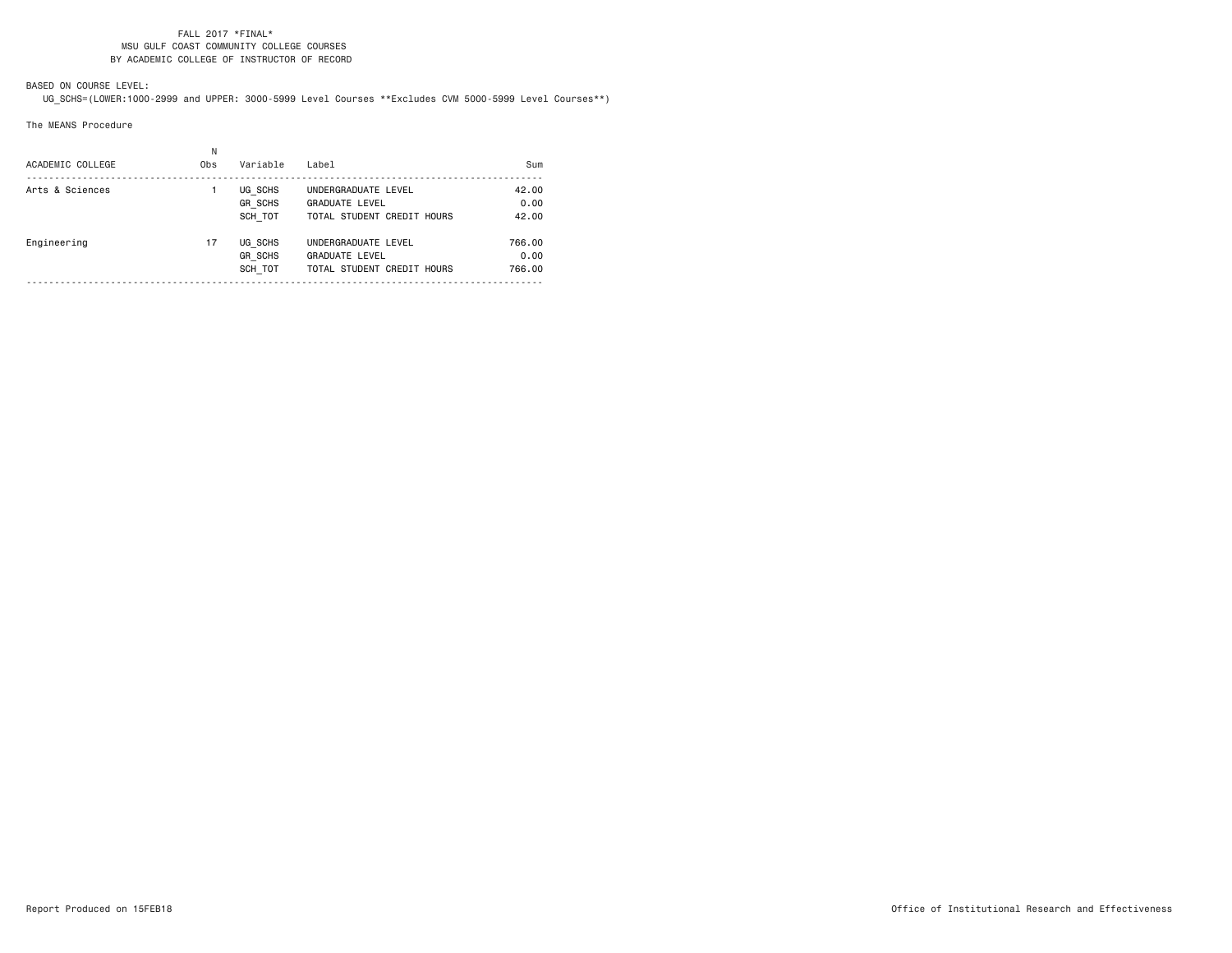# BASED ON COURSE LEVEL:

 UG\_SCHS=(LOWER:1000-2999 and UPPER: 3000-5999 Level Courses \*\*Excludes CVM 5000-5999 Level Courses\*\*) GR\_SCHS=(GRAD\_1: 6000-7999 Level Courses and GRAD\_2: 8000-9999 Level Courses)

ACADEMIC COLLEGE=Arts & Sciences

|                     | UNDERGRADUATE | GRADUATE |       |
|---------------------|---------------|----------|-------|
| ACADEMIC DEPARTMENT | LEVEL         | LEVEL    | TOTAL |
|                     |               |          |       |
|                     |               |          |       |
| English             | 42.00         | 0.00     | 42.00 |
|                     |               |          |       |
|                     | 42.00         | 0.00     | 42.00 |
|                     |               |          |       |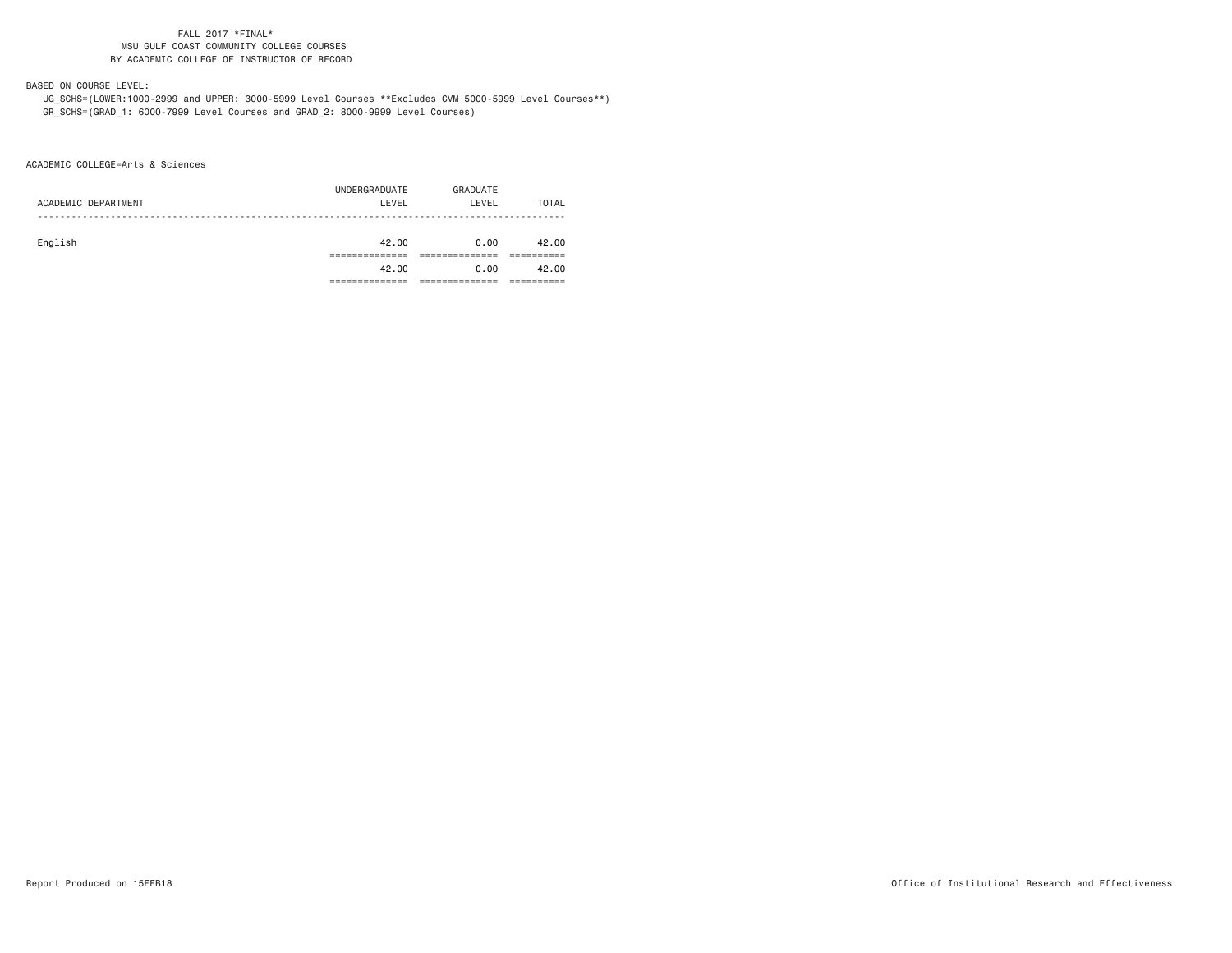## BASED ON COURSE LEVEL:

 UG\_SCHS=(LOWER:1000-2999 and UPPER: 3000-5999 Level Courses \*\*Excludes CVM 5000-5999 Level Courses\*\*) GR\_SCHS=(GRAD\_1: 6000-7999 Level Courses and GRAD\_2: 8000-9999 Level Courses)

|                                   | UNDERGRADUATE | GRADUATE |        |
|-----------------------------------|---------------|----------|--------|
| ACADEMIC DEPARTMENT               | LEVEL         | LEVEL    | TOTAL  |
|                                   |               |          |        |
| Electrical & Computer Engineering | 137.00        | 0.00     | 137.00 |
| Industrial & Systems Engineering  | 72.00         | 0.00     | 72.00  |
| Mechanical Engineering            | 557.00        | 0.00     | 557.00 |
|                                   |               |          |        |
|                                   | 766.00        | 0.00     | 766.00 |
|                                   |               |          |        |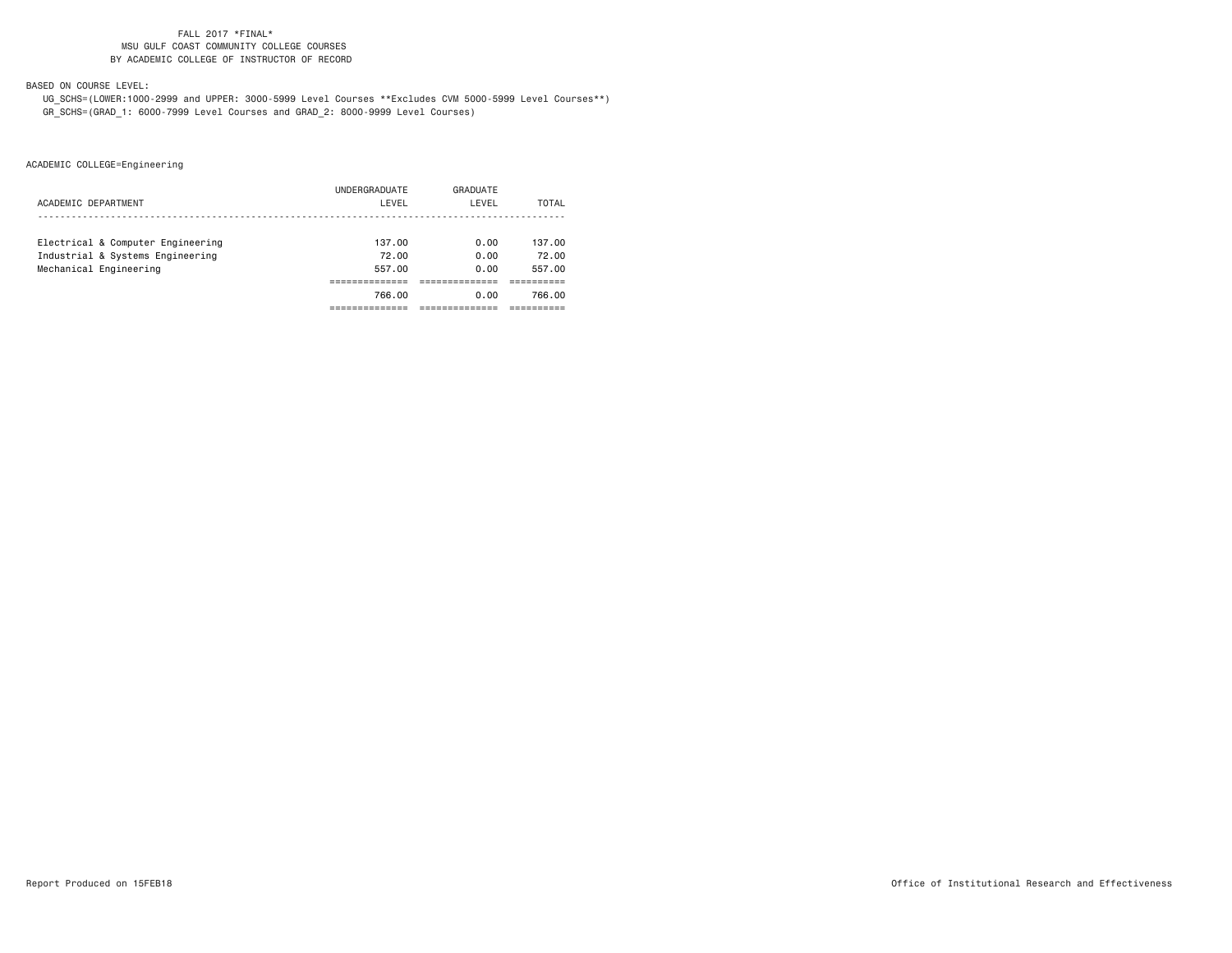## ACADEMIC COLLEGE=Arts & Sciences

| ACADEMIC DEPARTMENT | Instructor Name    | Rank     | Tenure<br>Status | Course<br>Cip # | CRN   | Course # | Sec   | Crs | Type Title        | Delvy | Inst<br>Per | UG<br><b>SCHS</b>             | GR<br>SCHS                   | Total<br>SCHS                     |
|---------------------|--------------------|----------|------------------|-----------------|-------|----------|-------|-----|-------------------|-------|-------------|-------------------------------|------------------------------|-----------------------------------|
| English             | Rodolfich, Suzanne | Lecturer | Non-Ten Track    | 231303          | 35421 | GE 3513  | 601 C |     | Technical Writing | F.    | 1.00        | 42.00<br>.<br>42.00           | 0.00<br>0.00                 | 42.00<br>.<br>42.00               |
| English             |                    |          |                  |                 |       |          |       |     |                   |       |             | ========<br>42.00<br>======== | ========<br>0.00<br>======== | ==========<br>42.00<br>========== |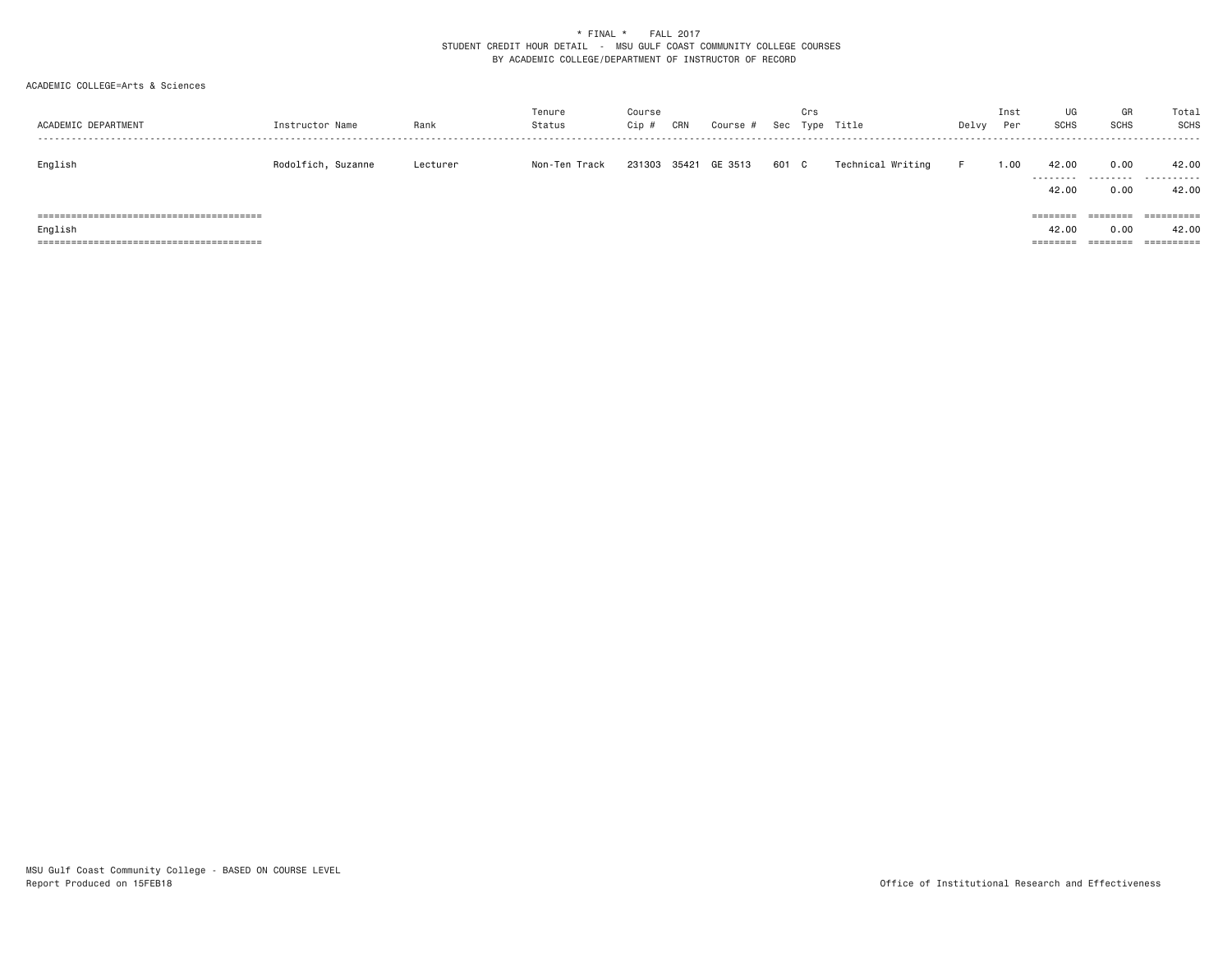| ACADEMIC DEPARTMENT               | Instructor Name        | Rank                              | Tenure<br>Status | Course<br>$Cip$ # | CRN | Course #       |       | Crs | Sec Type Title      | Delvy | Inst<br>Per | UG<br><b>SCHS</b> | GR<br><b>SCHS</b> | Total<br>SCHS    |
|-----------------------------------|------------------------|-----------------------------------|------------------|-------------------|-----|----------------|-------|-----|---------------------|-------|-------------|-------------------|-------------------|------------------|
| Electrical & Computer Engineering | Litton, Christopher    | Lecturer                          | Non-Ten Track    | 141001            |     | 35142 ECE 3313 | 601 C |     | Electromagnetics I  | F.    | 1.00        | 48.00<br>-------- | 0.00              | 48.00<br>------- |
|                                   |                        |                                   |                  |                   |     |                |       |     |                     |       |             | 48.00             | 0.00              | 48.00            |
|                                   | Shivakumaraiah, Lokesh | Clinical Assist Pro Non-Ten Track |                  | 141001            |     | 35143 ECE 3413 | 601 C |     | Intro to Electronic | -F    | 1.00        | 45.00             | 0.00              | 45.00            |
|                                   |                        |                                   |                  |                   |     | 35146 ECE 3714 | 601 C |     | Digital Devices     | F.    | 1.00        | 44.00             | 0.00              | 44.00            |
|                                   |                        |                                   |                  |                   |     | 35147 ECE 3714 | 602 K |     | Digital Devices     | F.    | 1.00        | 0.00              | 0.00              | 0.00             |
|                                   |                        |                                   |                  |                   |     | 35148 ECE 3714 | 603 K |     | Digital Devices     | F.    | 1.00        | 0.00              | 0.00              | 0.00             |
|                                   |                        |                                   |                  |                   |     |                |       |     |                     |       |             | --------          | ---------         | .                |
|                                   |                        |                                   |                  |                   |     |                |       |     |                     |       |             | 89.00             | 0.00              | 89.00            |
|                                   |                        |                                   |                  |                   |     |                |       |     |                     |       |             |                   |                   |                  |
|                                   |                        |                                   |                  |                   |     |                |       |     |                     |       |             |                   | ========          | -----------      |
| Electrical & Computer Engineering |                        |                                   |                  |                   |     |                |       |     |                     |       |             | 137.00            | 0.00              | 137.00           |
|                                   |                        |                                   |                  |                   |     |                |       |     |                     |       |             | $=$ = = = = = = = |                   | ==========       |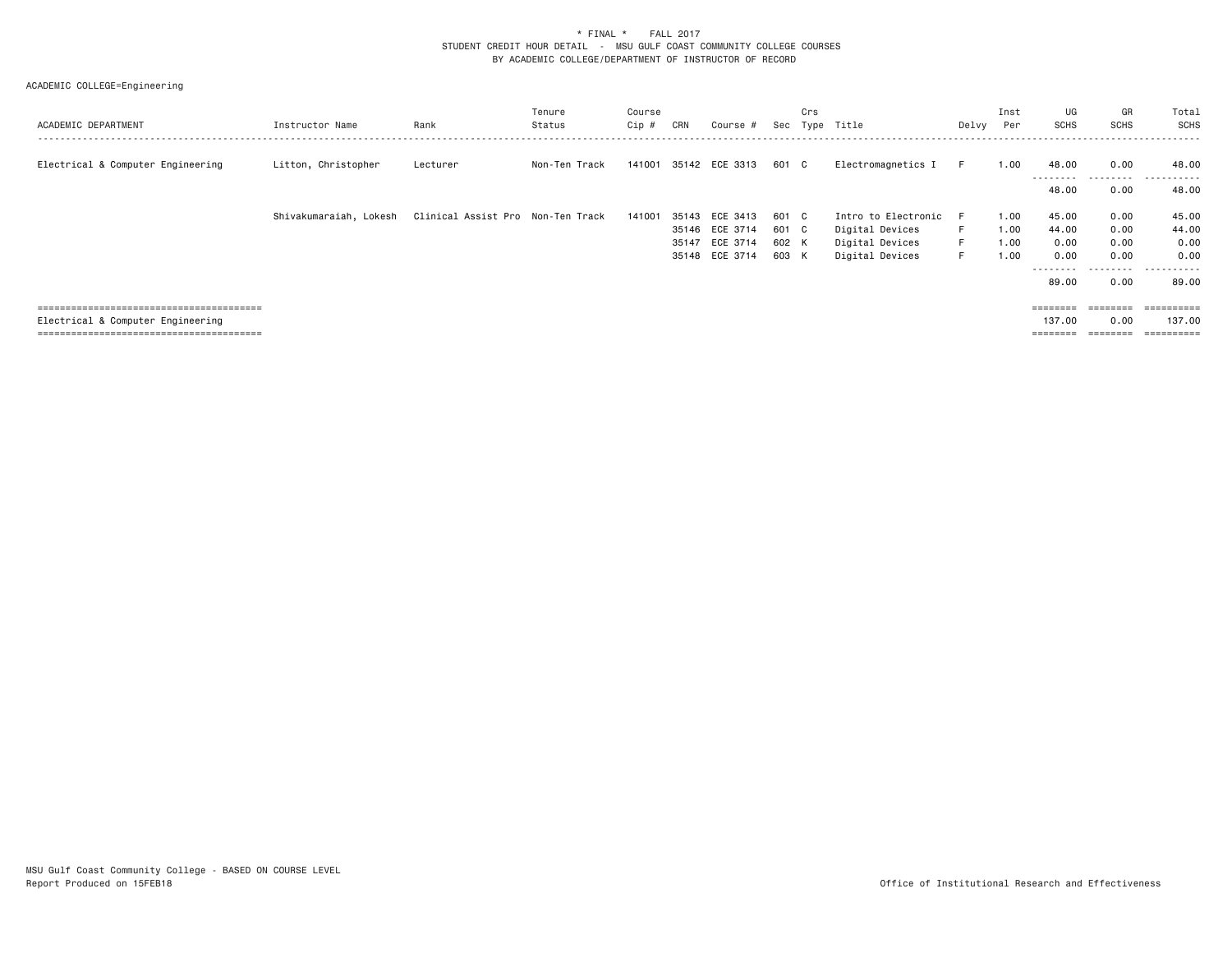| ACADEMIC DEPARTMENT              | Instructor Name | Rank        | Tenure<br>Status | Course<br>Cip # | CRN | Course #             | Sec   | Crs | Type Title       | Delvy | Inst<br>Per | UG<br>SCHS                    | GR<br><b>SCHS</b>                   | Total<br>SCHS                     |
|----------------------------------|-----------------|-------------|------------------|-----------------|-----|----------------------|-------|-----|------------------|-------|-------------|-------------------------------|-------------------------------------|-----------------------------------|
| Industrial & Systems Engineering | Johnson, Jenna  | Non-Faculty | Not Applicable   |                 |     | 270301 35150 IE 4613 | 601 C |     | Eng Statistics I | н.    | .00.        | 72.00<br>---------<br>72.00   | 0.00<br>.<br>0.00                   | 72.00<br>.<br>72.00               |
| Industrial & Systems Engineering |                 |             |                  |                 |     |                      |       |     |                  |       |             | ========<br>72.00<br>======== | ========<br>0.00<br><b>ESSESSES</b> | ==========<br>72.00<br>========== |